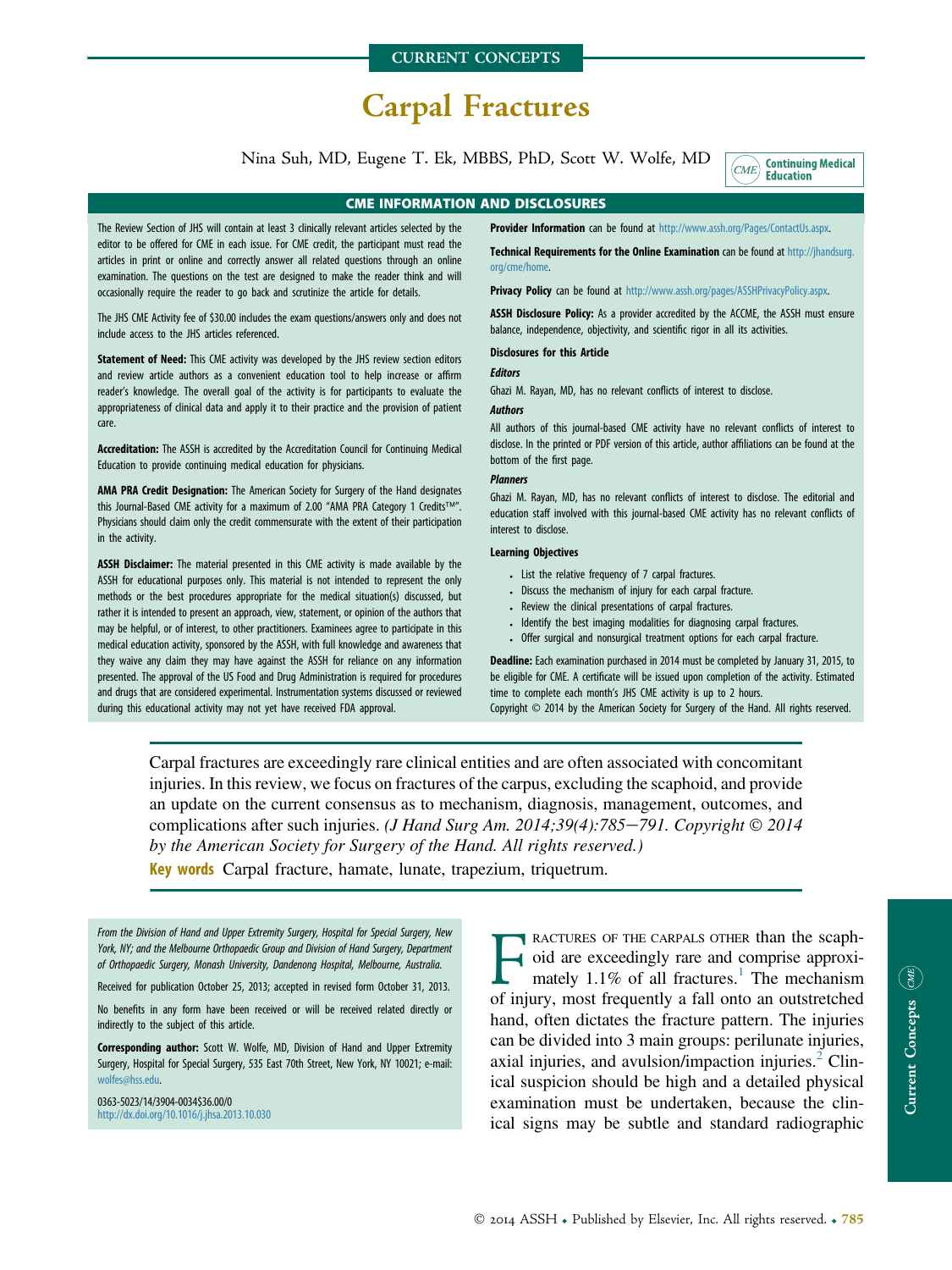

FIGURE 1: Plain radiograph demonstrating a triquetrum fracture (arrow).



FIGURE 2: Corresponding CT image showing a fracture of the triquetrum (arrow).

examination is frequently insufficient to demonstrate a clear fracture. Therefore, given the unique osseous and ligamentous anatomy of the individual carpals, an understanding of each bone is required to best manage these rare injuries. In this review, we discuss the more common fractures involving the individual carpals, excluding the scaphoid, and outline their presentation and subsequent management.

## TRIQUETRAL FRACTURES

Triquetral fractures are the second most common isolated carpal fracture after scaphoid fractures (about 15%) (Figs. 1, 2). $3,4$  Three main patterns have been described: (1) dorsal cortical fractures, (2) triquetral body fractures, and  $(3)$  volar avulsion fractures.<sup>[5](#page-5-0)</sup> Various theories have been proposed to describe the different patterns of fracture propagation; most commonly, wrist dorsiflexion and ulnar deviation precipitates fractures of the dorsal cortex of the tri-quetrum.<sup>[3,6](#page-5-0)</sup> Although considered by some authors as a compression fracture from a prominent ulnar styloid or hamate, they are typically avulsion fractures from the attachments of the radiotriquetral (dorsal radiocarpal) and triquetroscaphoid (dorsal intercarpal) ligaments at their apex and are the most common type of triquetral fracture. $3,7,8$ 

Focal tenderness over the dorsum of the triquetrum is suggestive of a triquetral avulsion fracture in the context of a fall onto an outstretched hand. Lateral radiographs and/or  $45^{\circ}$  pronated oblique views profile the bony avulsion fragment. Management is usually nonsurgical. Because the injury is a hallmark of avulsion of the important dorsal wrist ligaments, cast immobilization of the wrist for 3 to 4 weeks is recommended to facilitate ligament healing, followed by progressive return to range of motion and strengthening of the wrist. Reduction in pain generally occurs within 6 to 8 weeks with good return of wrist motion and minimal residual functional deficit.<sup>[8](#page-6-0)</sup>

The next most common fracture is a triquetral body fracture that can occur in a variety of fracture patterns, largely depending on the mechanism of injury. Sagittal fractures are associated with crush injuries or axial dislocations, medial tuberosity fractures are from a direct blow, transverse fractures are associated with perilunate injuries, and comminuted fractures are from high-energy trauma.<sup>2,6</sup> Other carpal fractures or lunotriquetral ligament injuries may be present.

Focal triquetral tenderness is the hallmark of the injury. Although fractures may be seen on plain posteroanterior (PA), lateral, and  $45^{\circ}$  pronated radiographs, computed tomographic images (CT) may be required to further delineate the extent of the fracture and any associated injuries, and help determine subsequent management. The degree of fracture displacement and the presence of associated injuries will determine operative versus nonsurgical treatment. Rare nonunions of the triquetrum requiring future operative intervention have been reported in the literature; however, immobilization for an isolated body fracture for 4 to 6 weeks is the treatment of choice.  $9,10$ 

Given the mechanism of injury, the examiner should maintain a high index of suspicion for an associated lunotriquetral ligament injury. If disrupted, pinning across the lunotriquetral interval is recommended. For body fractures that are notably displaced, open reduction internal fixation with a compression screw and/or Kirschner wires may be required. Literature results are sparse and often obscured by associated injuries.

Current Concepts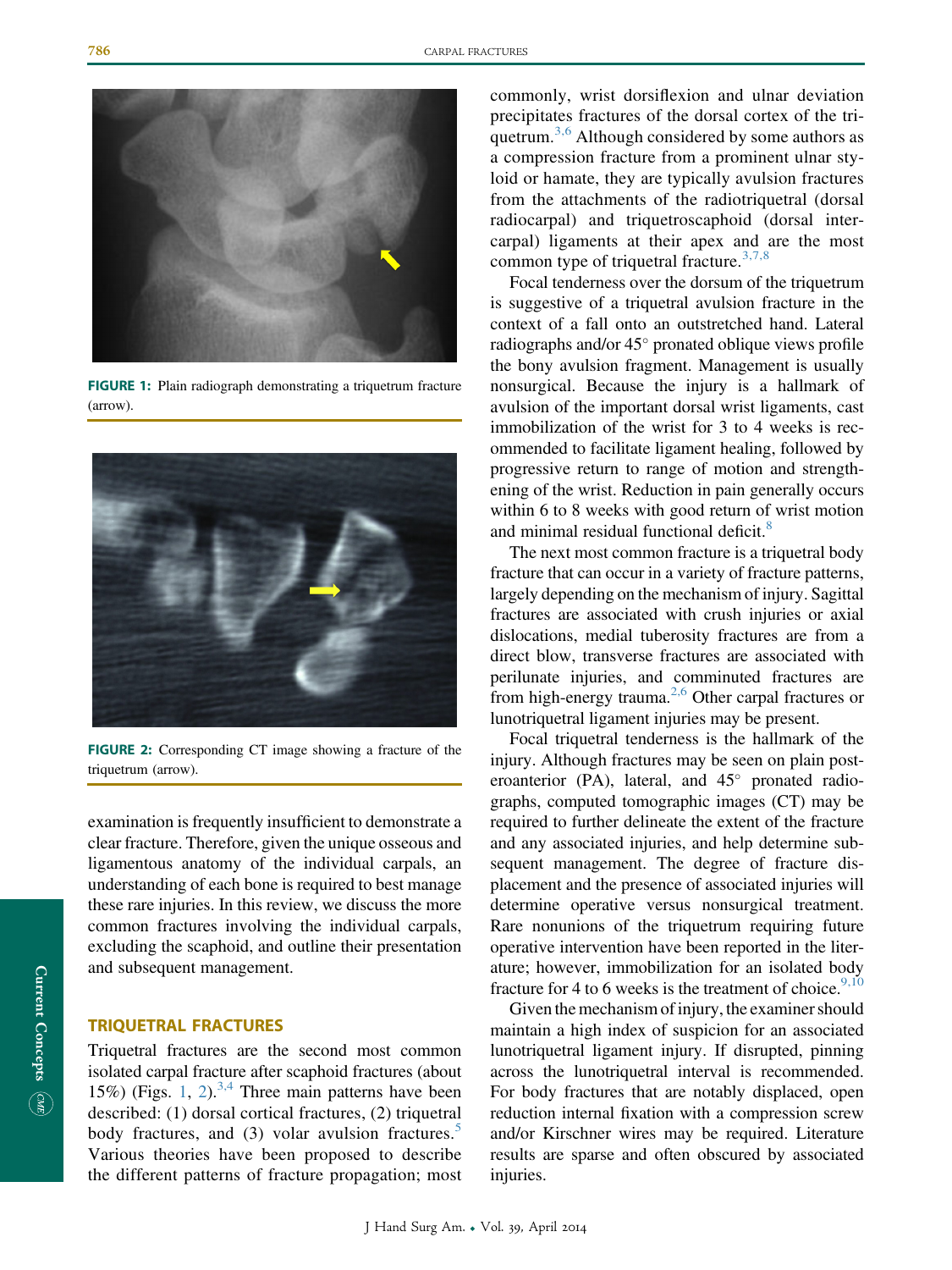Volar triquetral avulsion fractures are the third type of fracture pattern that has been described.<sup>[11](#page-6-0)</sup> These are considered avulsions of the palmar ulnar triquetral ligament or the lunotriquetral ligament. Radial deviation radiographs may need to be taken to demonstrate the fracture. Because this fracture may be a harbinger of carpal instability, magnetic resonance imaging may be helpful for further assessment. Treatment should be directed at addressing the carpal instability and not the small avulsion fracture.

Complications of these fractures are more frequent with concomitant bony or ligament injuries, including nonunion, persistent ligamentous instability, and future pisotriquetral arthritis.

## TRAPEZIUM FRACTURES

The third most commonly fractured carpal is the trapezium (1% to 5%).<sup>[12](#page-6-0)</sup> Multiple authors have attempted to categorize the main fracture patterns with varying degrees of complexity. Generally, they are described as body fracture, trapezial ridge fractures or fracture dislocations. Walker et  $al<sup>13</sup>$  $al<sup>13</sup>$  $al<sup>13</sup>$  further divided these fractures into 5 main patterns: vertical intra-articular, horizontal, dorsal radial tuberosity, anterior medial ridge, and comminuted.

Vertical intra-articular trapezium fractures are the most common fracture pattern and are most often the result of an axial compression force from the thumb metacarpal. This fracture type frequently accompanies the Bennett fracture. Less commonly, horizontal fractures occur as a result of a horizontal shear load against the trapezium. Dorsoradial fractures develop from a vertical shear force between the metacarpal and radial styloid, ridge fractures from axial loading or avulsion by the transverse carpal ligament, and comminuted fractures from high-energy injuries.

Clinically, body fractures generally exhibit overlying ecchymosis and point tenderness is elicited on physical examination. Standard PA, pronated anteroposterior, lateral, and Bett radiographs may be useful for identifying the fracture, although CT imaging may be required for greater delineation of the size and degree of displacement of the fracture fragments, and also the extent of articular involvement.

Treatment is dictated by fracture displacement. Nondisplaced fractures are usually treated in a thumb spica cast for 4 to 6 weeks and evaluated periodically for potential loss of reduction. Displaced fractures should be treated operatively in young active individuals, because the potential for trapeziometacarpal or scaphotrapezium-trapezoid arthritis with residual articular stepoff is high. Percutaneous Kirschner wire fixation, oblique external traction, and open reduction

and internal fixation have all been reported in the literature as successful options. Gelberman et  $al<sup>14</sup>$  $al<sup>14</sup>$  $al<sup>14</sup>$  reported on a small series of patients who underwent oblique external traction for trapezial body fracture and demonstrated full and pain-free range of motion of the thumb in and out of traction, with union at 8 to 10 weeks. McGuigan et  $al<sup>15</sup>$  $al<sup>15</sup>$  $al<sup>15</sup>$  showed excellent results with open reduction and screw fixation in 11 patients, with no statistical difference found in thumb or wrist motion, and grip or pinch strength between the injured and uninjured postsurgery.

Fractures of the trapezial ridge are often missed; hence, a high degree of clinical suspicion is necessary. Point tenderness along the trapezial ridge on the palmar surface near the base of the thenar eminence may be the only indication of a fracture. Standard radiographs may not demonstrate the fracture; however, a carpal tunnel view can be helpful, and CT scan is definitive. Type 1 fractures are located at the base of the ridge and heal reliably with thumb spica cast immobilization for 4 to 6 weeks. type 2 fractures are smaller avulsion injuries with a higher incidence of symptomatic nonunion. Consequently, consideration for early operative excision of symptomatic type 2 lesions should be discussed with the patient.

Fracture dislocations frequently occur as a result of injuries, and are often missed as a result of concomitant injury. Management should be directed at reducing the fracture dislocation followed by stable internal fixation, taking into consideration other fractures that are present. Common associated injuries include fractures of the scaphoid, trapezoid, capitate, neighboring metacarpals, and the distal radius. $16,17$ Consequently, there should be high level of suspicion for associated injuries at the time of initial assessment.

Complications after these fractures include carpometacarpal (CMC) joint stiffness and associated contracture of the first webspace, posttraumatic arthritis, nonunion, carpal tunnel syndrome, flexor carpi radialis tendinopathy with late rupture, and painful loss of pinch strength and function.

## CAPITATE FRACTURES

Capitate fractures (1% to 2%) have been reported in isolation or, more commonly, in conjunction with a perilunate injury.<sup>[18](#page-6-0)-[20](#page-6-0)</sup> They are the fourth most common carpal fracture and have been described based on the fracture pattern: transverse pole, transverse body, verticofrontal, and parasagittal fractures. Transverse body fractures are the most common and are typically associated with perilunate injuries. $\frac{2}{x}$ 

Because of its relatively protected location within the central portion of the carpus, the mechanism of injury is debated. Although they can occur from a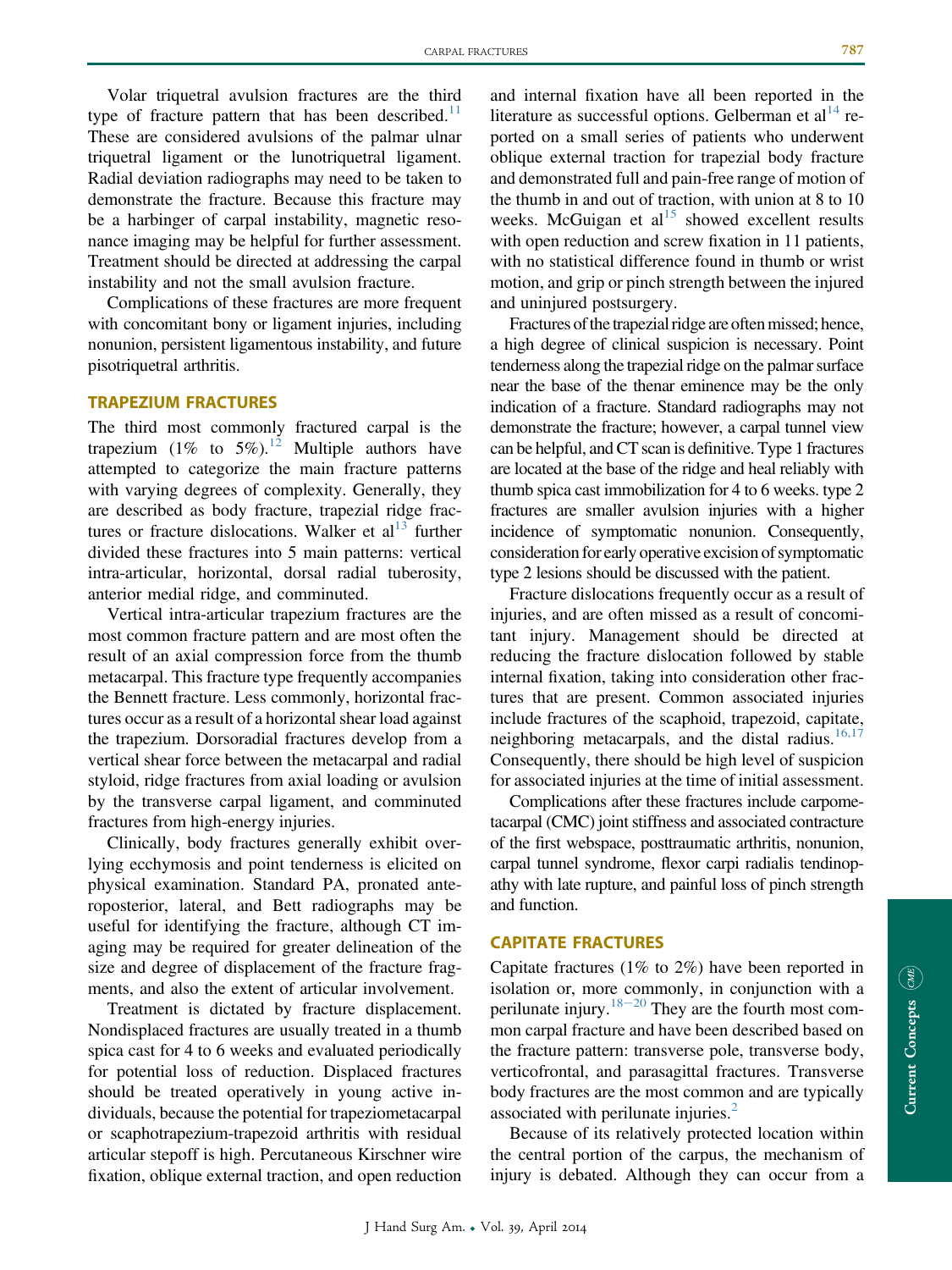direct axial load down the third metacarpal base, they most commonly occur from a fall onto an extended wrist in ulnar deviation. Higher-energy injuries typically feature a perilunate fracture dislocation with or without fracture of the scaphoid and/or radial styloid (also known as a trans-scaphoid, trans-capitate fracture dislocation). Very rarely, the scaphocapitate syndrome occurs; this represents an unusual carpal fracture dislocation in which the proximal capitate fragment rotates  $180^\circ$  in the sagittal plane.<sup>[21](#page-6-0)</sup> Capitate fracture patterns are mostly descriptive and do not reliably dictate management.

Given the high-energy mechanism and its propensity to be found in conjunction with other carpal fractures and ligament injuries, patients with capitate fractures will typically present with a swollen and painful wrist. The diagnosis is made with radiographs and supplemented by advanced imaging techniques as needed to delineate occult fractures, fracture displacement, and associated ligament injury.

Management is determined by fracture location and concomitant injuries. Capitate head fractures are entirely covered with articular cartilage, and their intrasynovial location may delay union. For capitate neck fractures, rigid internal fixation will likely expedite treatment; cast immobilization may extend for several months with potential concomitant wrist stiffness. For all but nondisplaced fractures, operative intervention using headless compression screws is preferred.

The most common complication is nonunion, which is often related to delays in diagnosis.<sup>[22,23](#page-6-0)</sup> Other complications include avascular necrosis of the capitate, posttraumatic arthritis, and malunion of the capitate leading to carpal collapse and progressive degenerative arthritis. $24,25$ 

#### PISIFORM FRACTURES

Pisiform fractures (2%) are described as transverse, parasagittal, comminuted and pisiform-triquetral impaction fractures. $5$  They occur from a direct blow, commonly in sports, and less often from repetitive trauma. A sudden contraction of the flexor carpi ulnaris tendon, which contains the pisiform, may create an avulsion fracture variant.<sup>26</sup>

Focal pain is the presenting problem, and can radiate deep within the hypothenar musculature. Rarely ulnar nerve symptoms may be present. Plain radiographs do not show the fracture well and a  $30^{\circ}$  supinated view or  $45^\circ$  supinated oblique view in slight extension and a carpal tunnel view can be diagnostic, albeit sometimes difficult to obtain. $26$ 

The fracture pattern does not dictate fracture management; however, parasagittal fractures, which are in

line with the flexor carpi ulnaris tendon, or nondisplaced transverse intra-articular fractures often heal readily with cast immobilization. For markedly displaced fractures, those with flexor carpi ulnaris dysfunction or comminuted fractures, pisiform excision can provide excellent results with no loss of range of motion and reliable relief of pain. Symptomatic nonunion or posttraumatic pisotriquetral arthritis is most frequently treated with pisiform excision.

## TRAPEZOID FRACTURES

Trapezoid fractures are the least common carpal fracture reported in the literature  $(< 1\%)$  and are broadly classified as dorsal rim or body fractures. $5$  Given their protected position within the distal row and keystone architecture, isolated fractures are exceptionally rare and trapezoid fractures are most often found in conjunction with other carpal fractures or carpometacarpal dislocations. $27$ 

The mechanism of injury may be high-energy trauma, direct trauma, forced flexion-extension, or an axial load through the index metacarpal.<sup>[28](#page-6-0)</sup> Patients with isolated trapezoid fractures report poorly localized pain at the base of the index metacarpal and nearby anatomical snuffbox. Dorsal swelling has been reported in the literature and may be related to a displaced dorsal fragment. Routine PA, lateral, and oblique radiographs may demonstrate the fracture. Unstable fractures may be characterized by an overlap between the index metacarpal and trapezoid resulting from proximal and dorsal subluxation of the metacarpal. Computed tomography scan is often required to accurately delineate the fracture and its degree of displacement. For detection of occult fractures, magnetic resonance imaging scan has been shown to be useful.<sup>29</sup>

Undisplaced fractures may be treated with short arm cast immobilization for 4 to 6 weeks. Severely displaced fractures or those that demonstrate articular incongruity are best treated with open reduction internal fixation using compression screws or Kirschner wires. Excision of trapezoid fracture fragments is contraindicated because of the risk of subluxation of the second metacarpal and progressive degenerative arthritis. In cases of severe comminution rendering anatomical restoration impossible, primary second carpometacarpal joint arthrodesis with bone grafting may be required. $30$ 

Because of the rarity of trapezoid fractures, there are few data regarding the long-term outcomes after such injuries. Blomquist et  $al^{27}$  reported excellent functional results after cast immobilization for minimally displaced fractures. Displaced fractures treated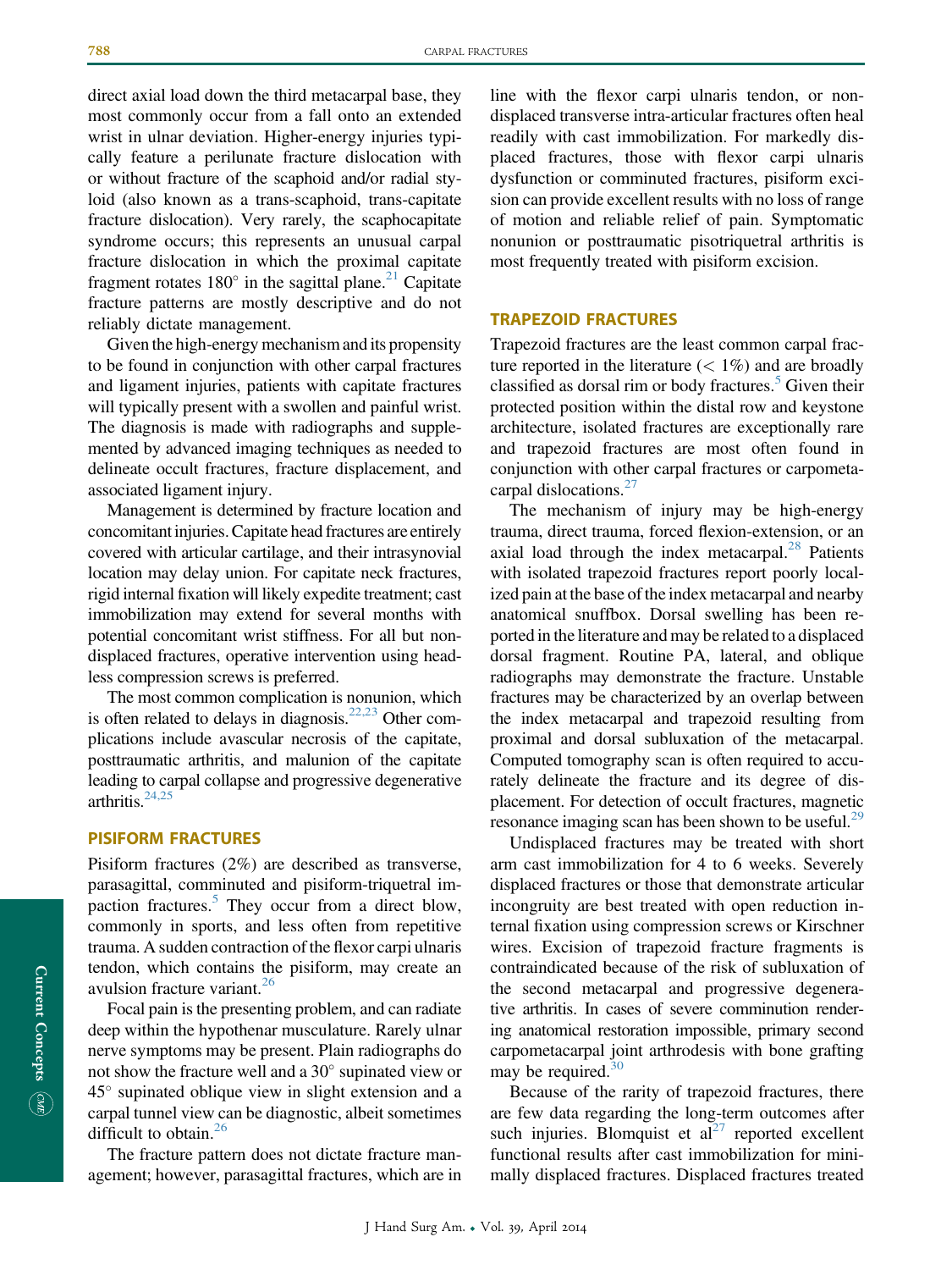

FIGURE 3: Magnetic resonance image of a volar chip fracture of the lunate (arrow).

with open reduction internal fixation have also demonstrated both excellent union rates and functional results. $27$  Complications include delayed union, nonunion, and posttraumatic arthritis.

#### LUNATE FRACTURES

Controversy exists regarding the relative frequency of lunate fractures in the literature, because Kienböck disease or congenitally bipartite lunates may confound the diagnosis of traumatic lunate fractures. $28,31$  Lunate fractures comprise approximately 0.5% to 1% of all carpal fractures and are classified as palmar pole, distal pole, transverse, osteochondral, and transarticular body fractures (Fig. 3).  $32,33$ 

The most common mechanism of injury for lunate fractures is axial compression from the capitate being driven into the lunate with the wrist held in dorsiflexion and ulnar deviation. Like most carpal fractures, dorsal wrist pain, focal tenderness and swelling may be clinically present. Standard PA, lateral, and oblique radiographs generally are diagnostic. Dorsal or volar translation of the capitate is often the hallmark of displaced volar or dorsal lip fractures. Computed tomography scan is recommended for greater definition of the fracture configuration and the degree of displacement, and to identify fractures that may be obscured by overlapping carpals on plain radiographs.

The first step in managing lunate fractures is to ascertain whether it is due to a pathologic process such as Kienböck disease, a congenital anomaly such as bipartite lunate, or an acute traumatic fracture. $31,33$ Treatment strategies vary greatly depending on the cause of the fracture. For traumatic undisplaced fractures, it is recommended to cast immobilization for 4 to 6 weeks until bony union is achieved. For displaced fractures, ORIF is necessary, most commonly with



FIGURE 4: Computed tomography scan of a comminuted hamate fracture (arrow).

screw fixation if sufficient bony purchase can be achieved. $34,35$  $34,35$  Hsu and Hsu $34$  showed bony union of an isolated lunate fracture treated with headless compression screws after 7 weeks with no evidence of osteonecrosis and restoration of normal wrist range of motion. However, if the comminution is substantial or fracture fragments are too small, Kirschner wire stabilization to the adjacent carpals should be performed.

In addition to the lunate fracture, there should be careful assessment of the scapholunate ligament and the lunotriquetral ligament, because this may affect management options.<sup>[35,36](#page-6-0)</sup> For example, dorsal fractures of the lunate should be carefully assessed, because they may be the pathognomic sign of a dorsal scapholunate ligament avulsion. In this scenario, cast immobilization will be insufficient and the patient will require primary repair of the scapholunate interosseous ligament to prevent potential carpal instability and collapse. Similarly, volar chip fractures may also appear to be benign, but despite their small size, ORIF has been recommended to preserve the lunate vascular supply and restore its ligamentous attachments. $2^2$  $2^2$ Complications after lunate fracture include nonunion, avascular necrosis, carpal instability, and posttraumatic arthritis.

## HAMATE FRACTURES

Fractures of the hamate (2%) are broadly classified as those affecting the hook or the body (Fig. 4). Hook fractures are most often seen in racket sport athletes, baseball players, and golfers; direct compression of the hook of hamate is the most frequently cited mechanism of injury, although other mechanisms include avulsion fractures of the pisohamate ligament.<sup>26</sup> Further subdivision of these fractures has been described in the literature as occurring at the tip,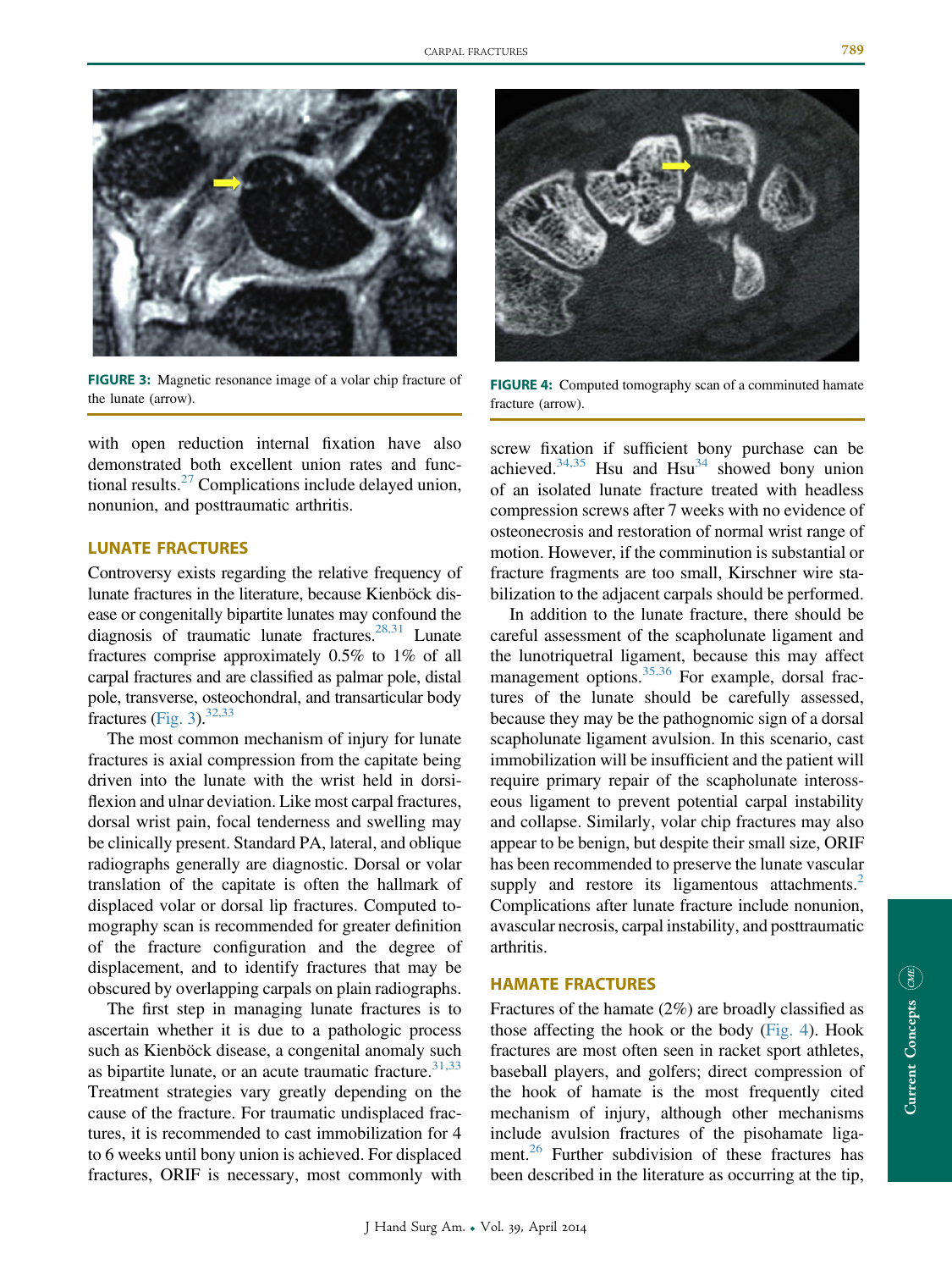<span id="page-5-0"></span>base, or waist. However, management is often not dictated by the exact location of the hook fracture.<sup>[26](#page-6-0)</sup>

These fractures often present as persistent pain at the base of the hypothenar eminence. Often, patients do not recall an acute injury; however, the pain is reliably reproduced with gripping and exacerbated by direct palpation over the hook of hamate or resisted flexion of the little and ring fingers. Ulnar nerve paraesthesia or hand weakness may also be present if the fracture is adjacent to the ulna nerve as it passes around the hook of hamate. Because of the overlap of the hook on the body of the hamate, standard radiographs are often not useful for diagnosis. More frequently, a carpal tunnel view and a supinated oblique view are required. Another potentially helpful radiograph involves a first webspace view with the wrist radially deviated away from the cassette. However, the reference standard investigation is a CT scan, which will clearly demonstrate the location and extent of the fracture.

Management of the various subtypes of hook of hamate fractures is similar. For undisplaced fractures, short arm cast immobilization may be attempted, but healing rates are approximately 50%, with waist and tip fractures having lower union rates owing to the poor vascularity of the hook distally. $37,38$  Patients who elect nonsurgical treatment should be closely counseled about the prolonged immobilization and poor healing rate, as well as potential complications of nonunion. For fractures that are displaced, chronic, or present with ulnar nerve compression, we recommend early excision of the hook of hamate rather than ORIF, because multiple studies have shown no adverse sequelae on wrist range of motion or grip strength with excision.<sup>39,40</sup> Complications of hook of hamate fractures include symptomatic nonunion, ulnar neuritis, ulnar artery thrombosis (ie, hypothenar hammer syndrome), and flexor digitorum profundus tendon ruptures. Accordingly, prompt diagnosis and treatment are essential. $26$ 

The second type of hamate fracture involves the hamate body and is less common than hook fractures. As is the case with other carpal fractures, these fractures have been subdivided into proximal pole, medial tuberosity, sagittal oblique, and dorsal coronal fractures. The mechanism of injury is variable and includes shearing, direct blow, high-energy trauma, and axial loading, respectively. Clinical presentation is variable. These patients present with focal tenderness over the hamate and possible concomitant injuries, depending on the mechanism of injury. Standard radiographs may be sufficient to identify the fracture line but CT scan will further delineate the fracture displacement as well as any articular involvement of the hamate-metacarpal joints.

Undisplaced hamate fractures are relatively stable and can be treated with short arm cast immobilization for 4 to 6 weeks. For displaced fractures or for fractures compromising the little and ring finger carpometacarpal joint joints, ORIF is recommended. Compression screws or low-profile plates for fracture stabilization and Kirschner wires for joint stabilization may be necessary.

Wharton et  $al<sup>41</sup>$  $al<sup>41</sup>$  $al<sup>41</sup>$  demonstrated that undisplaced hamate body fractures treated nonsurgically could achieve good functional results; however, the authors highlighted the necessity of anatomical reduction with ORIF of displaced fractures for better clinical results, although the degree of radiographic restoration did not always correlate with functional outcomes. Other studies have also highlighted that soft tissue injury is an important component that dictates the degree of functional recovery after hamate body fractures. Close observation is required if nonsurgical treatment is chosen, because loss of reduction may occur within the cast and lead to hamatometacarpal subluxation. $42,43$  Complications after these fractures include symptomatic nonunion, avascular necrosis, and carpometacarpal posttraumatic arthritis.

In conclusion, isolated carpal fractures are rare and are often difficult to detect owing to their subtle clinical features. They frequently require a high index of suspicion and the use of advanced imaging such as CT scan for definitive diagnosis. Management generally consists of an appropriate length of cast immobilization in cases of undisplaced fractures, with ORIF reserved for displaced or unstable fractures. Postoperative rehabilitation is initiated after bony union is confirmed and results are typically favorable, with restoration of range of motion and return to pre-injury activities. However, understanding of carpal biomechanics and the unique anatomy of each carpal is essential to tailor fracture management for optimal outcomes.

#### REFERENCES

- 1. [Larsen CF, Brondum V, Skov O. Epidemiology of scaphoid fractures](http://refhub.elsevier.com/S0363-5023(13)01549-9/sref1) [in Odense, Denmark.](http://refhub.elsevier.com/S0363-5023(13)01549-9/sref1) Acta Orthop Scand.  $1992;63(2):216-218$ .
- 2. [Wolfe SW, Hotchkiss RN, Pederson WC, Kozin SH.](http://refhub.elsevier.com/S0363-5023(13)01549-9/sref2) Green's Operative Hand Surgery[. 6th ed. Philadelphia, PA: Elsevier/](http://refhub.elsevier.com/S0363-5023(13)01549-9/sref2) [Churchill Livingstone; 2011:680](http://refhub.elsevier.com/S0363-5023(13)01549-9/sref2)-[704.](http://refhub.elsevier.com/S0363-5023(13)01549-9/sref2)
- 3. [Garcia-Elias M. Dorsal fractures of the triquetrum](http://refhub.elsevier.com/S0363-5023(13)01549-9/sref3)—avulsion or [compression fractures?](http://refhub.elsevier.com/S0363-5023(13)01549-9/sref3) J Hand Surg Am. 1987;12(2):266-[268.](http://refhub.elsevier.com/S0363-5023(13)01549-9/sref3)
- 4. [Levy M, Fischel RE, Stern GM, Goldberg I. Chip fractures of the os](http://refhub.elsevier.com/S0363-5023(13)01549-9/sref4) [triquetrum: the mechanism of injury.](http://refhub.elsevier.com/S0363-5023(13)01549-9/sref4) J Bone Joint Surg Br. 1979:61(3):355-[357.](http://refhub.elsevier.com/S0363-5023(13)01549-9/sref4)
- 5. Putnam MDM, Meyer NJ. Carpal Fractures Excluding the Scaphoid. Rosemont, IL: American Society for Surgery of the Hand; 2003.